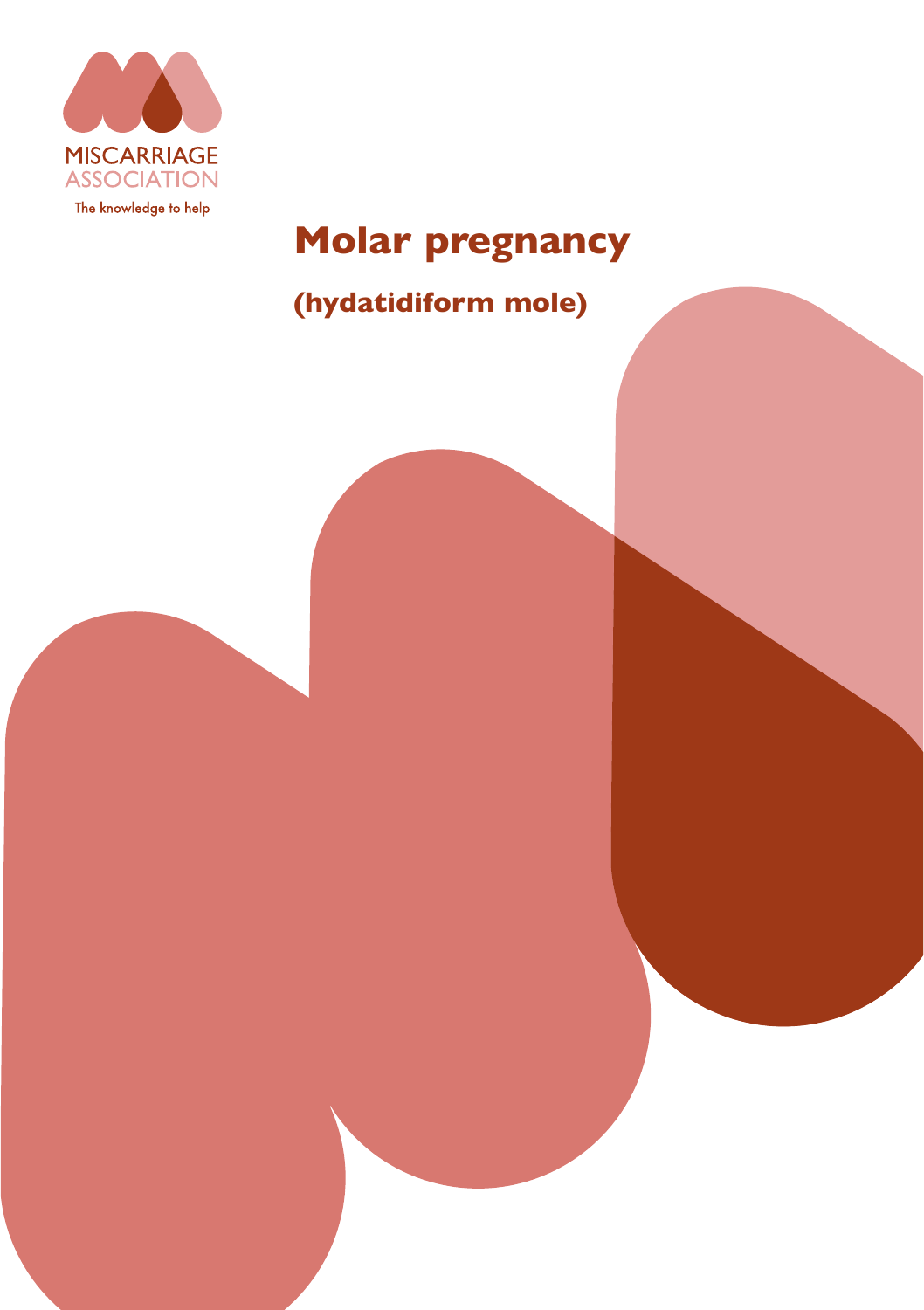**We have written this leaflet for women and their partners who have been affected by a molar pregnancy (also called a hydatidiform mole).1**

**You may never have heard of this condition and people around you probably won't have either. You might well be feeling confused, upset and anxious – perhaps especially if you have been searching on the Internet.**

**And of course, you may also be grieving for the loss of your baby.**

In this leaflet, we aim to explain:

- what a hydatidiform mole is
- why follow-up is necessary and
- what that follow-up involves.

We will also look at some of the thoughts, feelings and reactions of other women and their partners who have been through molar pregnancy themselves.

**My doctor didn't seem to know what hydatidiform mole was. I looked it up on the Internet and nearly scared myself witless. " "**

*1 We hope it will also be helpful for family, friends and health professionals*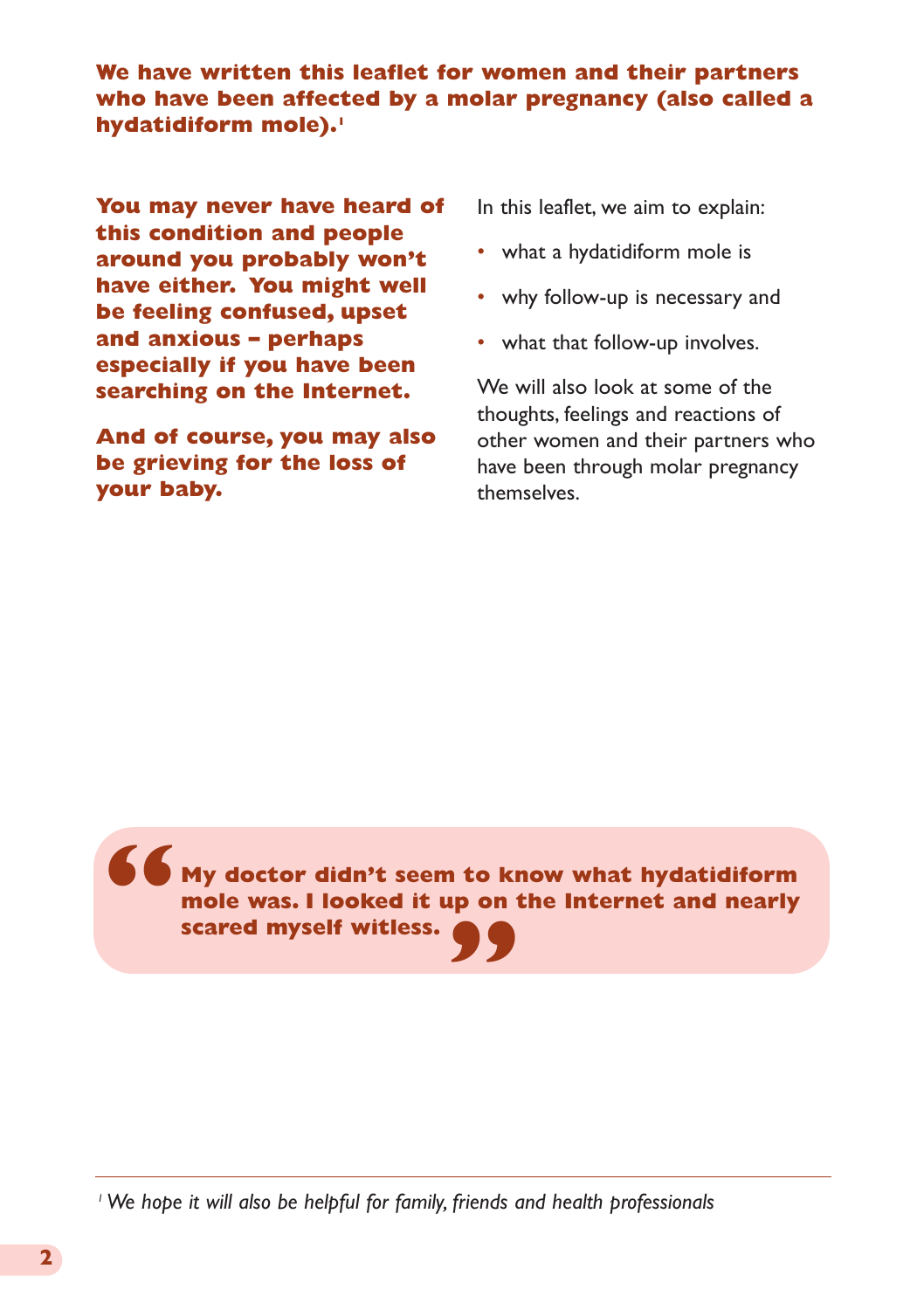## **What is a hydatidiform mole? What does it mean?**

Hydatidiform mole is a medical term which means a fluid-filled mass of cells (**mole** = a mass of cells; **hydatid** = containing fluid-filled sacs or cysts).

In a molar pregnancy, an abnormal fertilised egg implants in the uterus (womb).

The cells that should become the placenta grow far too quickly and take over the space where the embryo would normally develop. Those cells are called trophoblasts. That's why molar pregnancy is sometimes called 'trophoblastic disease'.

The hydatidiform mole itself is one of a group of rare conditions called gestational trophoblastic tumours (gestational means in pregnancy).

Any mass of cells can be called a tumour. That doesn't necessarily mean it is malignant (cancerous); many tumours are benign (harmless).

About one in 600 pregnancies is a molar pregnancy. That means it is quite rare, especially compared with miscarriage, which affects around one in four pregnancies.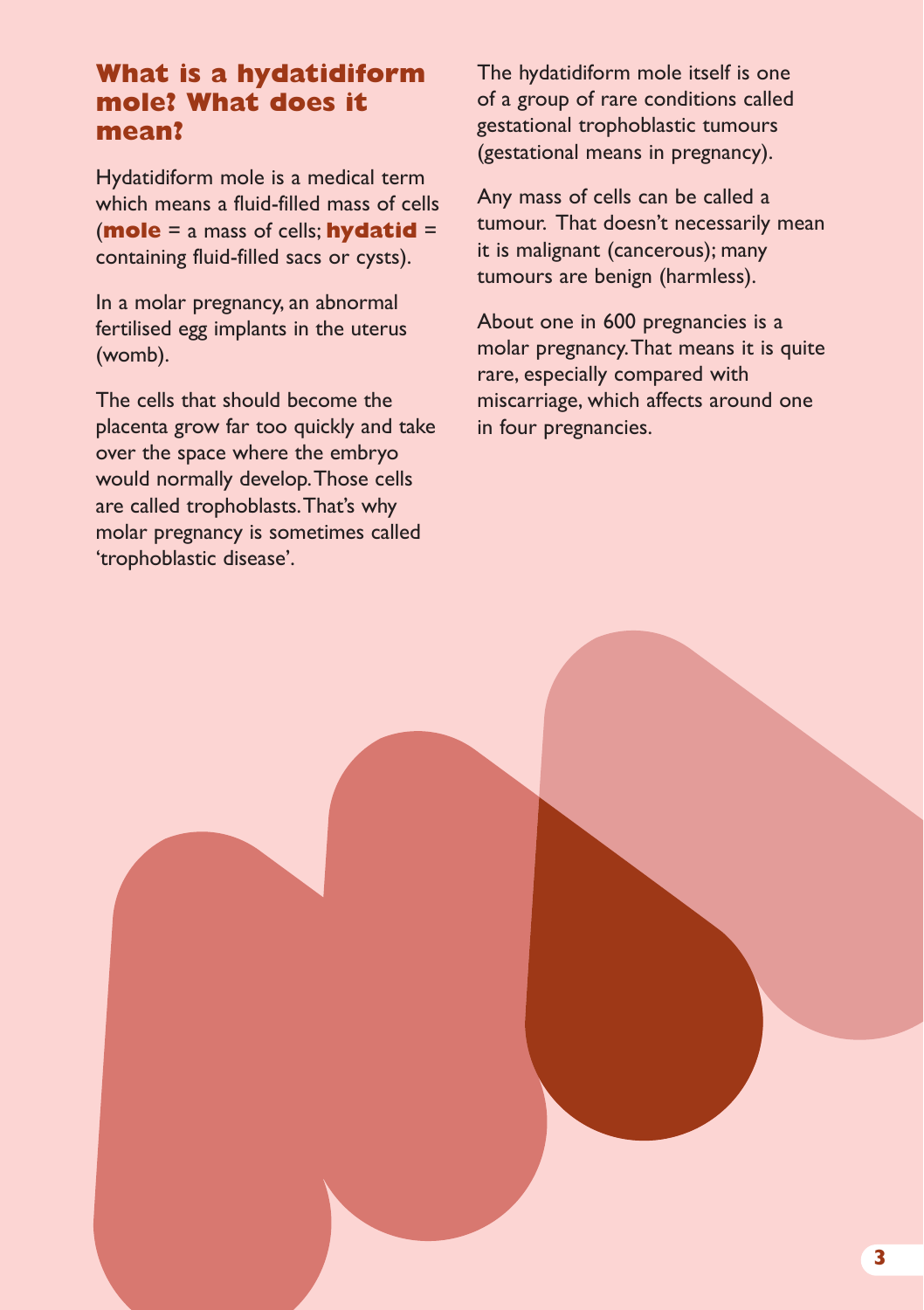A hydatidiform mole may be either **partial** or **complete**, depending on the genetic make-up of the fertilised egg. The easiest way to explain this is to look first at what happens in a normal conception.

#### **Normal conception**

Each of our cells contains 23 pairs of chromosomes, where one of each pair is from the mother and the other from the father.

In a normal conception, a single sperm with 23 chromosomes fertilises an egg with 23 chromosomes, making 46 in all.



#### **Partial mole**

In this situation, two sperm fertilise the egg instead of one, creating 69 instead of 46 chromosomes. This is called a triploidy. There is too much genetic material and the pregnancy develops abnormally, with the placenta outgrowing the baby.

There may be evidence of a fetus but it will be abnormal and cannot survive.



There have been some (very few) reports of live babies born after what was thought to be a partial mole, but this may have been the result of an extremely rare condition where a normal baby has a mole for a "twin".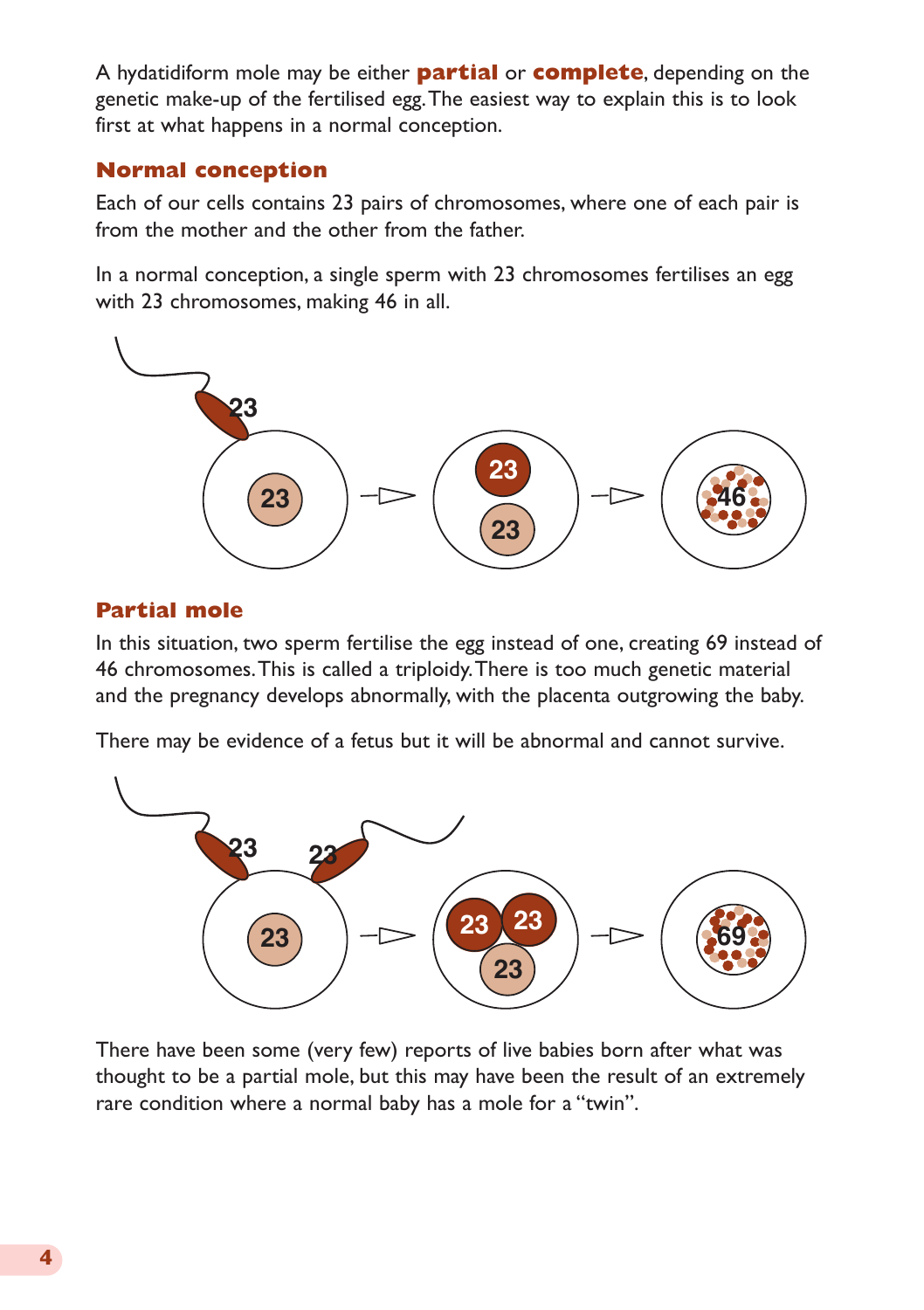#### **Complete mole**

A complete mole is when one (or even two) sperm fertilises an egg cell which has no genetic material inside. Even if the father's chromosomes double up to make 46 in all, the balance of chromosomes from the mother and father is wrong.

Usually the fertilised egg dies at that point but in rare cases it goes on to implant in the uterus. When it does, no embryo grows, only the trophoblast (the cells that will become the placenta) and that grows to fill the uterus with the molar tissue.



#### **Other complications**

In a normal pregnancy, the trophoblast invades, or burrows into and through the lining of the uterus. However, in about 14% of complete moles and 1% of partial moles the trophoblast not only grows very quickly, but also burrows more deeply into the uterus than it should.

In these rare cases, the trophoblast cells can become malignant (cancerous) and invade and spread to other parts of the body. This is called **invasive mole**. If it is not treated. it can develop into **choriocarcinoma**.

This is an extremely rare complication of hydatidiform mole.

Choriocarcinoma more often arises from other types of pregnancy and it affects one in 50,000 pregnancies.

The very small risk of developing invasive mole or choriocarcinoma is the reason that molar pregnancies are followed up. It is also the reason that the follow-up centres are located in units dealing with cancer (oncology) or trophoblastic tumours. They can detect trophoblastic disease very early and the cure rate is almost 100%.

You can read more about the followup procedure on page 9.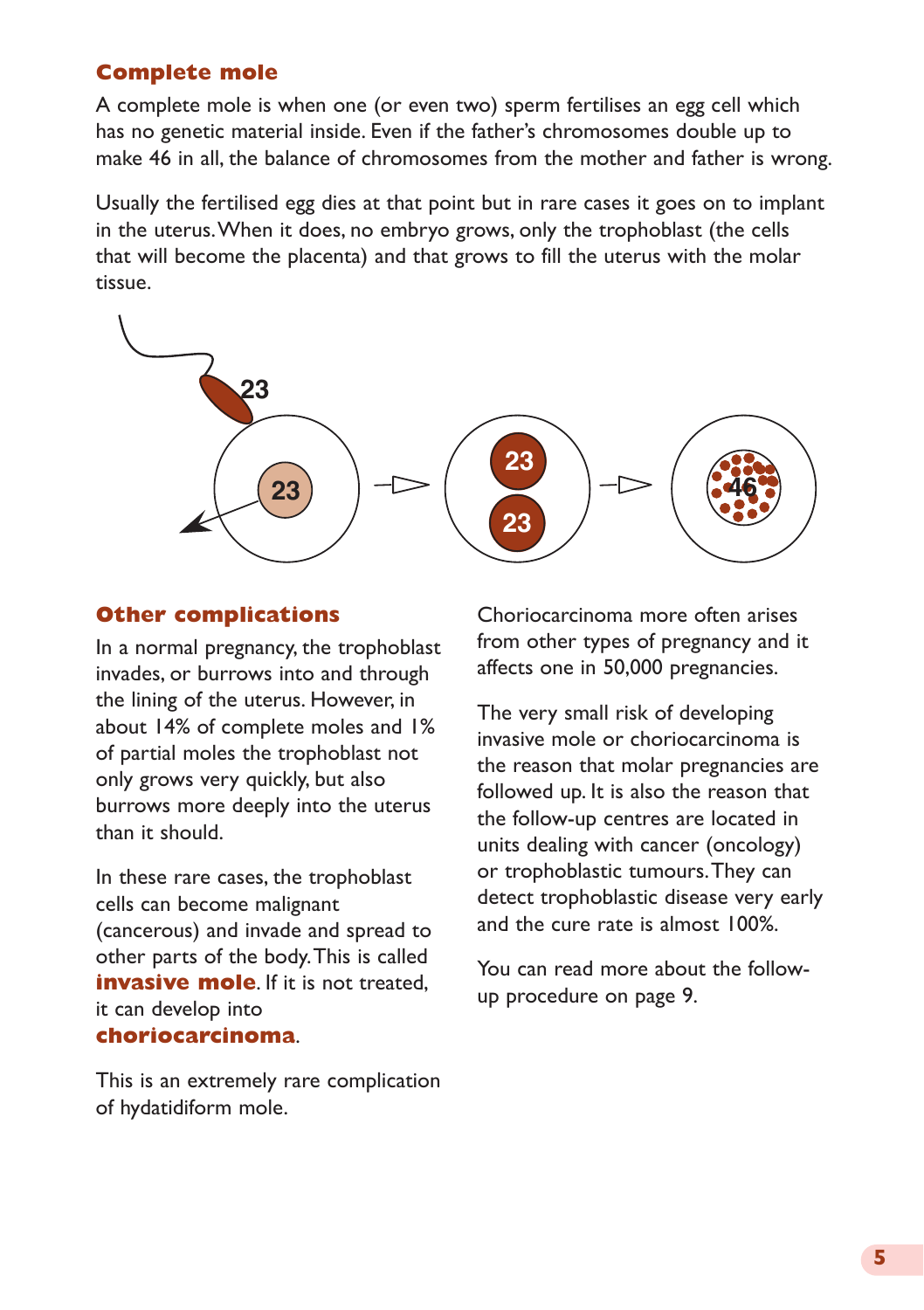## **Signs and symptoms of molar pregnancy**

Some women will have no noticeable symptoms of molar pregnancy, or may recognise them only after they have been diagnosed.

This is because most of the symptoms are due to very high levels of the pregnancy hormone hCG (human chorionic gonadotrophin), so they can be very like the usual symptoms of pregnancy or miscarriage.

If you have never been pregnant, or have not had particularly strong pregnancy symptoms before, it can be hard to know what is normal and what isn't.

Signs and symptoms are mainly:

- Missed period/s and a strong positive pregnancy test
- A lot of nausea (feeling sick) or vomiting. This can be very troublesome
- Irregular bleeding from the vagina. The blood may contain little fluidfilled cysts (like tiny grapes)
- Symptoms like those of a miscarriage, including pain and bleeding

Your doctor may notice other changes that suggest molar pregnancy:

- Your uterus may be larger than expected from your dates
- Your ovaries may be enlarged (due to the high levels of hCG)
- You might have high blood pressure and protein in your urine, though this is rare.

**The level of hCG in my body was far beyond anything normal. That explained why I had been feeling so " unwell. "**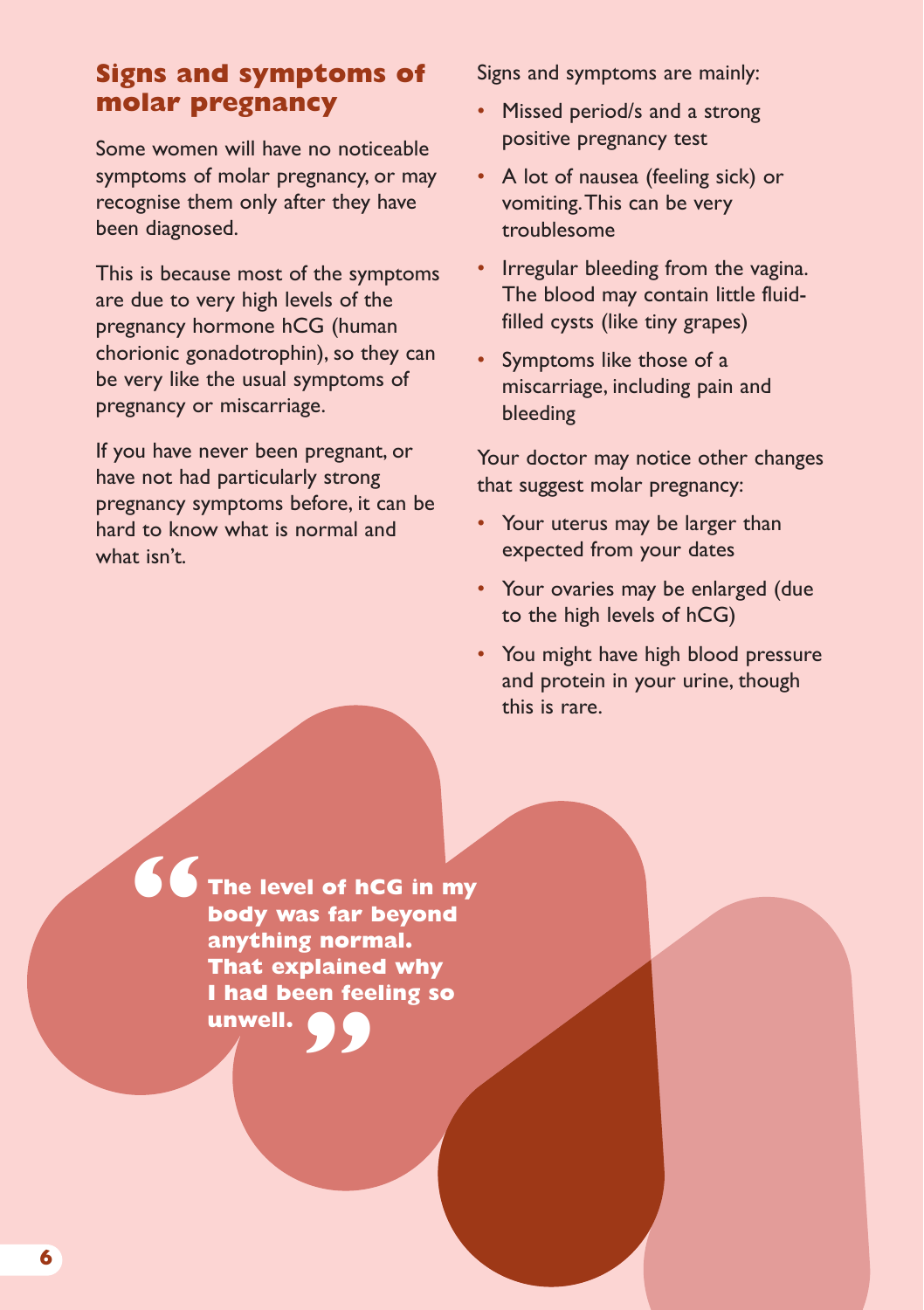## **Diagnosing molar pregnancy**

#### **After a miscarriage**

Most cases of molar pregnancy are diagnosed after what appears to be a "normal" miscarriage where the woman has had surgical management of her miscarriage. You might hear this procedure referred to as an ERPC, an "evac" or a D & C.

In most hospitals, a sample of the tissue that is removed is sent to the laboratory and tested to see if it is normal pregnancy tissue. (This process is called histology and you may be asked to give your permission). This examination can identify molar tissue and thus a molar pregnancy.

There may be a delay between when you have the surgery and when you are told that you have (or might have) a molar pregnancy. It may be some days or a few weeks after your miscarriage when you are contacted by letter or telephone. You may be asked to return to see the doctor before you are told any more.

**I thought nothing could be more devastating than losing a baby, until a month later when they told me it was** a partial molar<br>pregnancy. **pregnancy. "**

**It was painful to realise that for all these weeks there wasn't a baby growing inside me. It felt like we had been tricked. " "**

#### **In pregnancy**

In some cases, the GP or hospital doctor might suspect a molar pregnancy. If so, s/he might refer you for one or more of the following:

- A blood test, to measure your hCG levels (this might be done more than once over a few days)
- An ultrasound scan (unless you have just had one)
- An appointment with a hospital gynaecologist or Early Pregnancy Unit

If your doctor diagnoses or strongly suspects a molar pregnancy s/he will recommend that you have surgery to remove any pregnancy tissue. The diagnosis will then be confirmed by laboratory examination.

It is very important that you understand that this process is **not** a termination of pregnancy (an abortion). In most cases there never was an embryo or it died at a very early stage, and even in a partial mole it will not develop. Even so, you may still feel a sense if loss for what would have been your baby.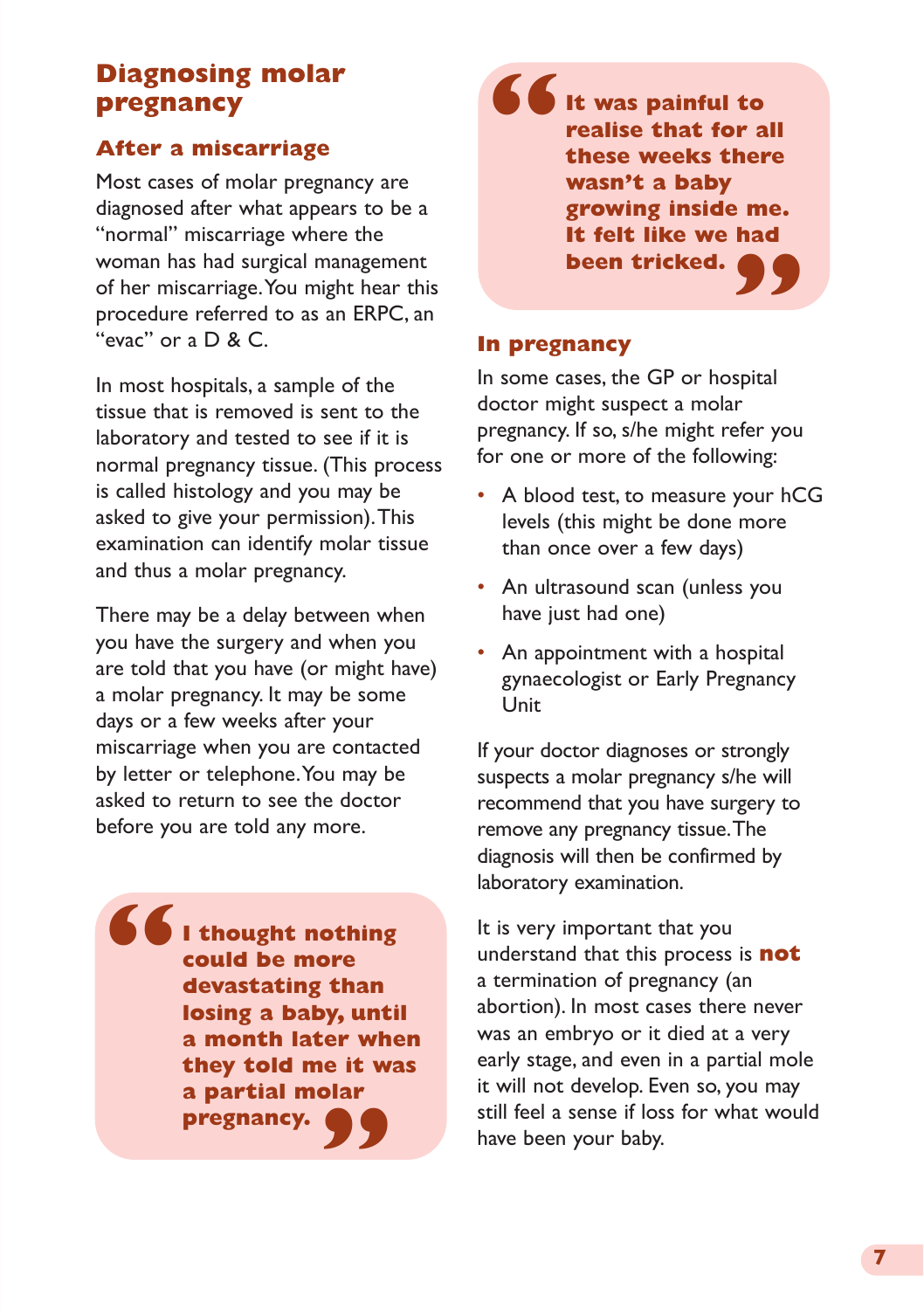## **What happens next?**

All women who are diagnosed with molar pregnancy are followed up to check that their hCG levels drop back to normal.

The hCG levels are tested every two weeks on samples of blood (serum) and/or urine. The results are reported as IU/L, which means International Units of hCG per Litre. The normal serum level is 4 IU/L or less and the normal urine level is 24 IU/L or less.

• In most women, the hCG levels drop fairly quickly. If you have a **complete mole** and your serum hCG drops to normal (4 IU/L or less) within eight weeks, you will then be followed up for a total of six months from the date of your miscarriage surgery.

If it takes longer than eight weeks, then you will be followed up for six months from your first normal serum hCG.

#### If you have a **partial mole**,

confirmed on review at your follow-up centre, you will be followed up until your serum hCG returns to normal, confirmed with a urine sample four weeks later.

You will be advised not to get pregnant while you are still in follow-up.

If your hCG level:

- doesn't fall to normal or
- stays the same for three successive samples or
- starts to rise again

then your doctor will recommend treatment.

About one in ten women need additional drug treatment (chemotherapy) to kill off any remaining molar cells.

Treatment is **very** effective and will not normally affect your chances of having a child in the future.

**It is now nine weeks since I lost my baby and my levels have not yet dropped to normal, so I have missed the short follow-up. " "**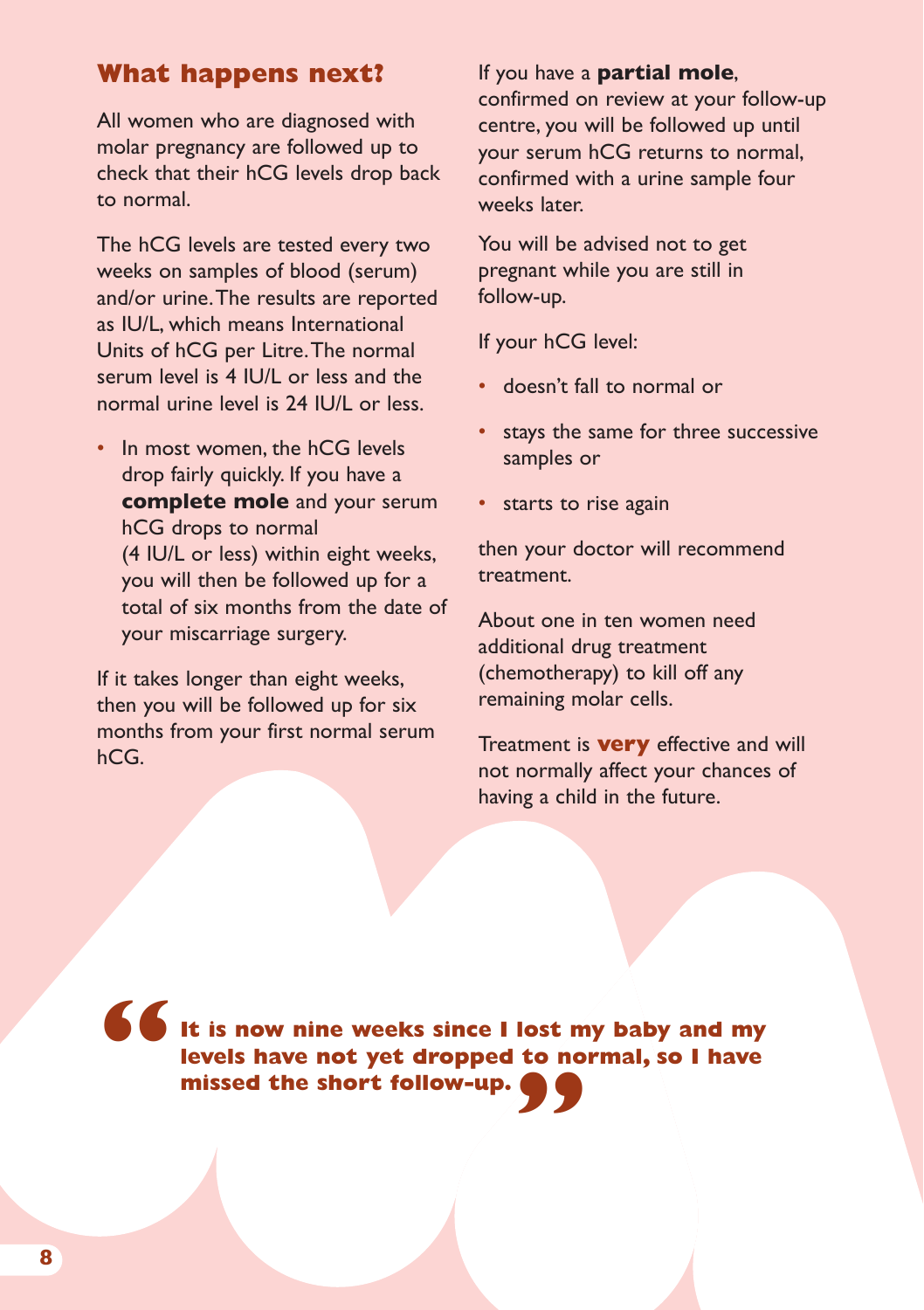## **Who does the follow-up?**

Depending on where you live, your follow-up will be done at one of the three specialist centres in the UK:

- Charing Cross Hospital in London
- Weston Park Hospital in Sheffield or
- Ninewells Hospital Dundee

You are unlikely to have to go there yourself, as they will arrange for your local hospital or clinic to take blood samples and to send these on.

They will send your test results to your GP and your hospital doctor, but you can also contact them directly and they will tell you the result and how you are doing.

The procedure may vary a little between the three centres, but not a great deal. As most women are followed up by Charing Cross Hospital in London, we describe their procedure here:

**"**

- 1. You will receive a letter from the follow-up centre telling you that you have been registered for the follow-up programme.
- 2. A few days later you will receive a small box or packet containing a letter for your local hospital or clinic and a small tube or tubes for your blood and urine samples.
- 3. On the date requested, you collect a sample of your first urine of the day and place this is the small tube. You then attend the hospital or clinic for a blood test, and the blood will be put into a second tube.
- 4. You put both tubes in the box or packet that you received, along with a form on which you give details of your last period and any drug treatment you are having. You then close and post the packet (no stamp is needed).
- 5. Once your blood tests are normal, you will only need to send a urine sample, so you can send them from home, without having to go to the hospital or clinic.

**I was monitored for six months and thankfully my levels went down quickly. I also attended one of the support group sessions at Charing Cross Hospital, which was very helpful. "**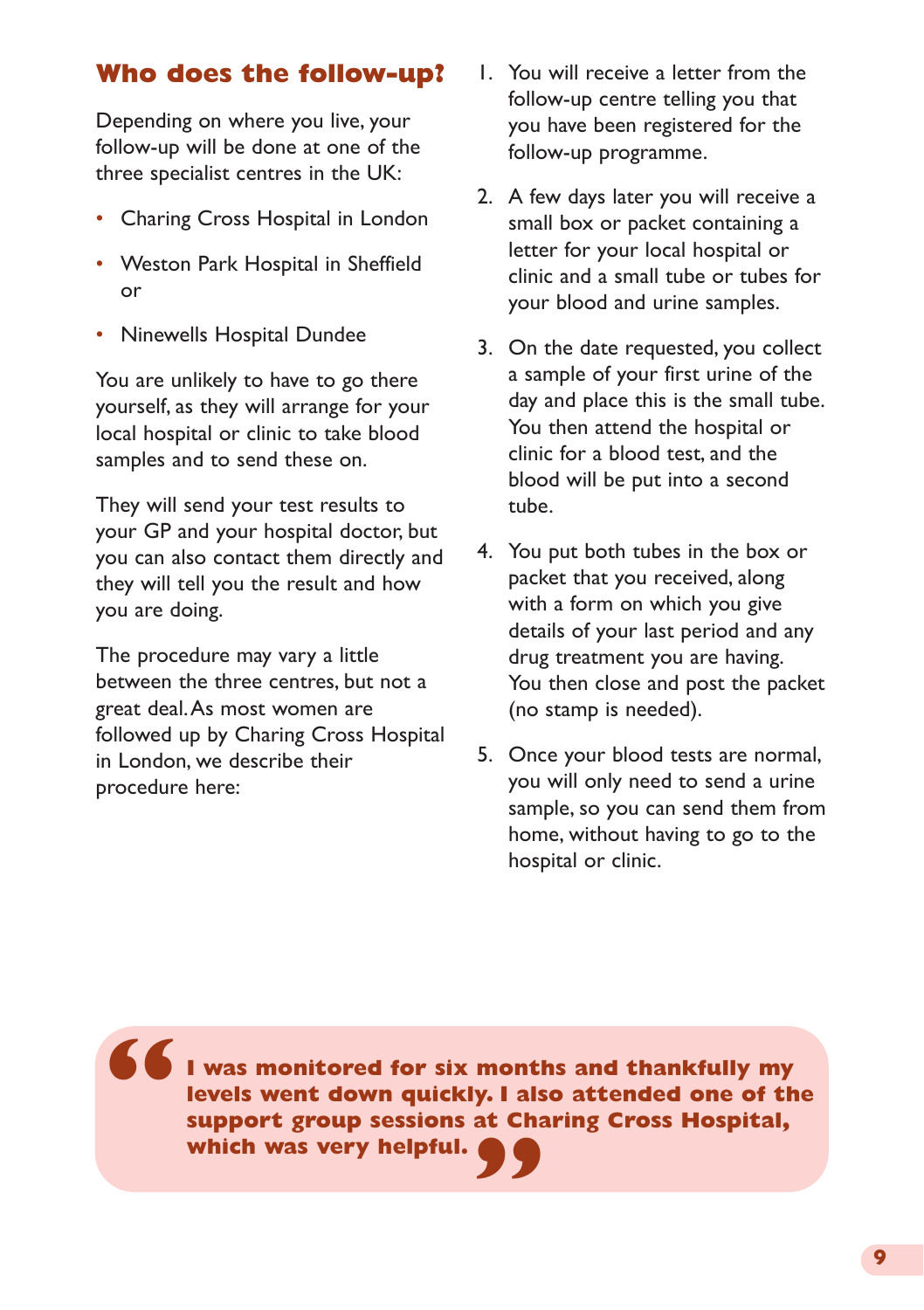## **What if I have an invasive mole or develop choriocarcinoma?**

The chances of you having an invasive mole or developing choriocarcinoma are really very small. But if you do have either, the staff at your follow-up centre will give you clear advice and guidance.

They will tell you if you need further investigations, such as ultrasound, X-ray, CT or MRI scans.

You will have your treatment in either Charing Cross or Weston Park Hospitals.

Drug treatment (chemotherapy) is very effective. Once it has been completed successfully, you will be advised to wait one year after chemotherapy treatment before trying for another pregnancy.

There is no increased risk of having an abnormal baby because of the chemotherapy.

**Even having a tiny risk of developing cancer is terrifying, especially when it has all stemmed from something as happy and pure as trying to have a baby. " "**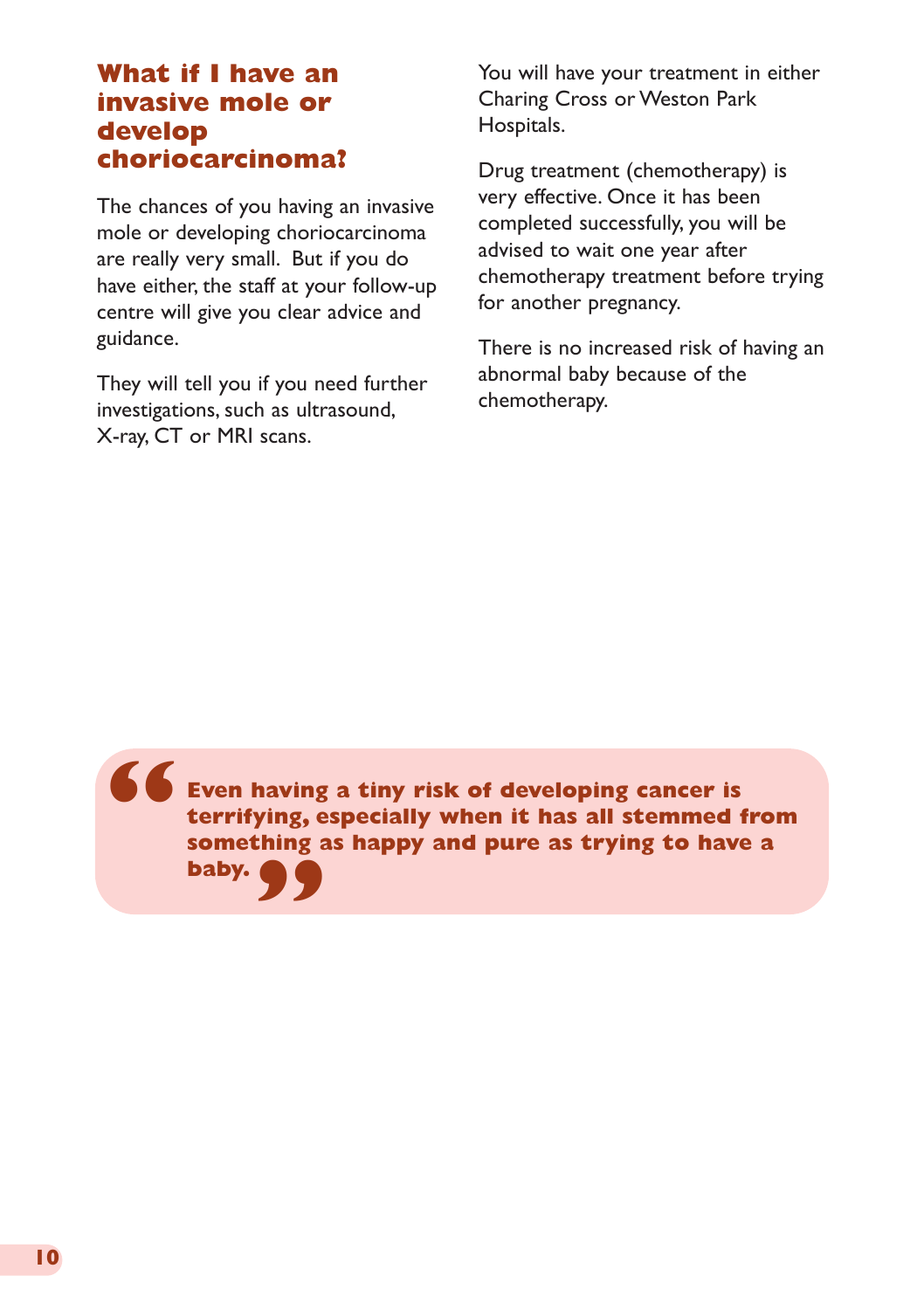## **How can I best help myself?**

- Always send the samples requested on the date requested – don't put it  $\bigcap_{i=1}^{n}$
- Make sure that your urine samples are the **first** urine of the day, as this is when hCG levels are at their most concentrated (just like when you do a pregnancy test).
- Avoid getting pregnant while you are in follow-up. Pregnancy produces hCG, so it will be very difficult to know whether increasing hCG levels are from the pregnancy or from molar tissue growing again.
- If you **do** become pregnant, it is very important to tell the follow-up service.
- After your miscarriage surgery, you can use the contraceptive pill even before your hCG returns to normal.

**"**

**When I first realised I would have to wait (before trying again), I cried for about a week. Life seemed so unfair and to have no control over when I could try for a baby was awful. I now feel much better and stronger. I would rather be safe and well for my 3 year old daughter than risk damaging my health. "**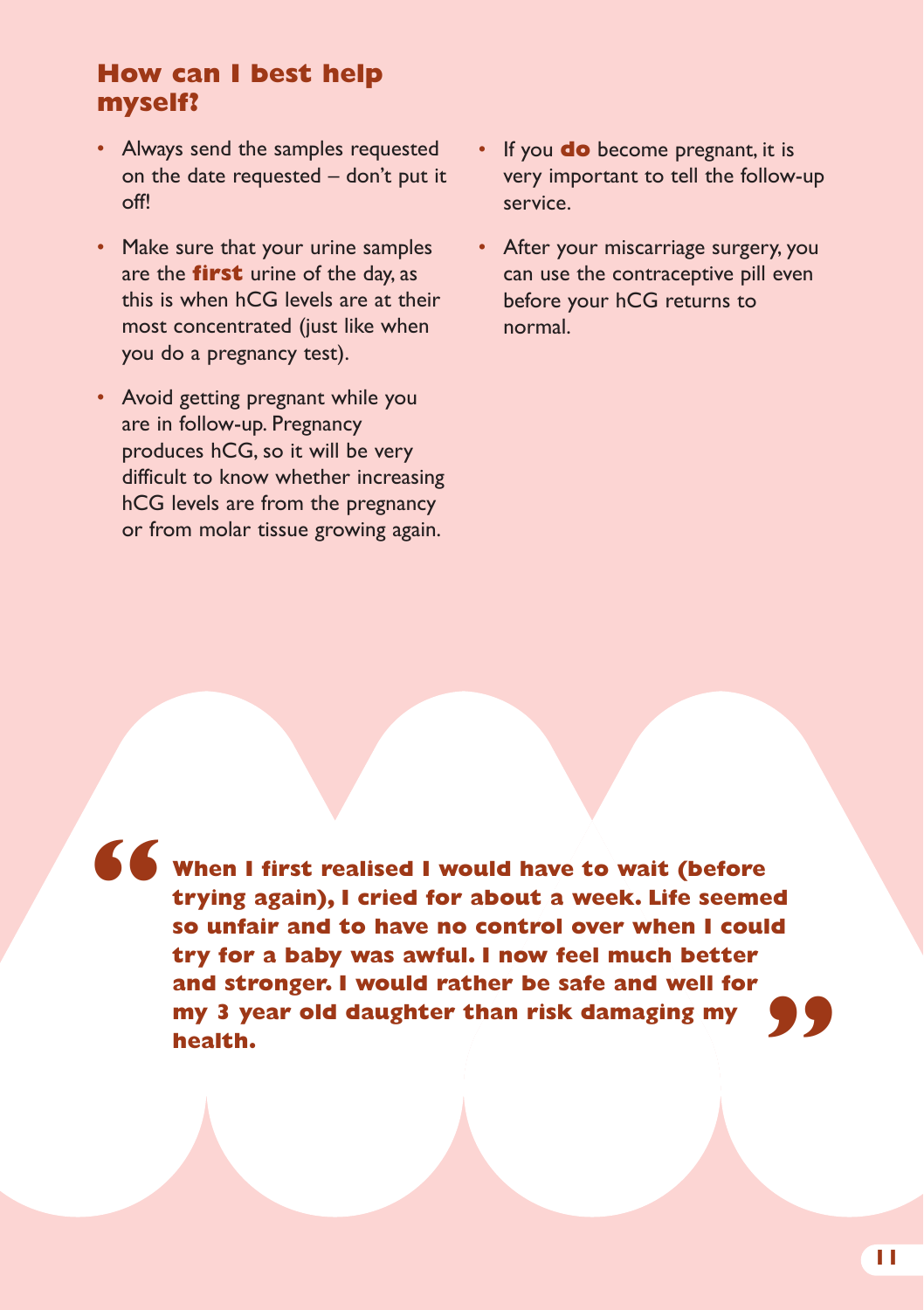## **Frequently asked questions**

#### **Do I have cancer?**

If you have a hydatidiform mole that has gone without needing chemotherapy, then you do **not** have cancer. A very small proportion of molar pregnancies can develop into an invasive mole or choriocarcinoma, which is a form of cancer. Fortunately it is a cancer with an almost 100% cure rate.

#### **Am I going to die?**

Women do not die these days from hydatidiform mole or invasive mole and only extremely rarely from choriocarcinoma.

#### **I feel different, having had a hydatidiform mole. Is this normal?**

This is a very common feeling. There is nothing abnormal about the mole tissue itself. Trophoblastic tissue is found in all pregnancies and is normal. A mole is different only because the growth of the trophoblast was not "switched off" at the right time. It was a pregnancy which did not have a baby to control it.

#### **Was I ever pregnant? Should I be grieving?**

You had the beginnings of a pregnancy which, sadly, could never develop or survive. Many women feel a real sense of loss for the baby that might have been. Others prefer to think of it as not being a baby at all. There are no right and wrong feelings, just what you feel yourself.

#### **Will I have normal periods during follow-up?**

It may take a while for your periods to get back to normal. Some women find that they have heavier periods for the first month or two but this usually settles down.

#### **How long will the follow-up last?**

Follow-up for a partial mole might be as short as two to three months from the date of your miscarriage surgery. However, some women will continue follow-up for longer than this, depending on when they get their first normal result. If you need treatment, you will be followed up indefinitely to confirm that your hCG levels remain normal.

#### **Do I really have to wait before trying for another baby?**

For complete and partial moles, the advice is **yes**. You should wait until follow-up is complete to allow time for any hidden cells from the mole to start to grow again.

If there are any hidden cells, then your hCG levels will rise and you will be given treatment to kill the cells.

A new pregnancy could mask the regrowth of molar cells and make them very difficult to detect and treat.

It may feel like a long time to wait, but it is to make sure that you are safe.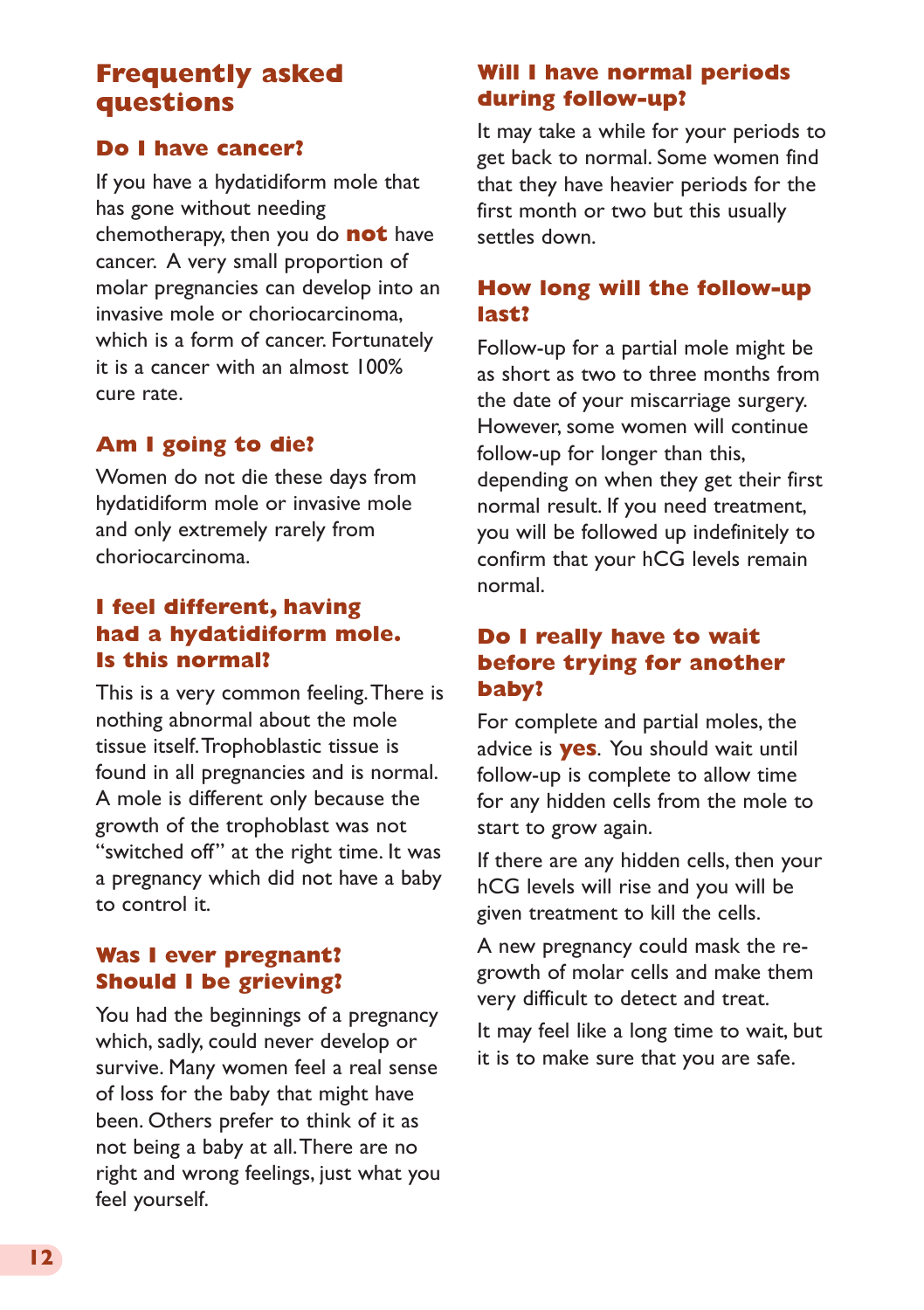#### **Can I go on the Pill while I am being followed up?**

Yes. We used to advise women not to use the contraceptive pill during follow-up, but research has shown this isn't necessary.

#### **What other contraceptives can I use?**

The condom together with spermicide is suitable and highly effective when used as advised.

The coil (IUCD) is best avoided until your hCG levels are normal; and the cap may be problematic as your measurements may change.

In the meantime you can get further advice, and supplies, from your GP or local Family Planning Clinic.

#### **Will I be able to get pregnant again?**

You should be able to. A molar pregnancy does not affect your fertility at all and many women have gone on to have babies following a molar pregnancy.

#### **Will I have another molar pregnancy?**

It is possible but very unlikely. The general risk of molar pregnancy is around one in 600. If you have had a mole, your chance of having another is around one in 100. If you have two molar pregnancies, your chance of a third is around one in 7.5.

There is an excellent chance that you will have a perfectly normal pregnancy next time.

#### **Am I more likely to have a miscarriage next time?**

We don't know for sure, but the answer is "probably no".

#### **If I need chemotherapy, will it affect my baby in a future pregnancy?**

You will be advised to wait for one year after you have finished your treatment before trying to conceive. After that, your baby will not be affected by your having had chemotherapy.

#### **Can I do anything to reduce the risk of another molar pregnancy?**

Not as far as we know. A molar pregnancy is a chance event, not something you have any control over.

#### **Can my partner catch anything from me because I have had a molar pregnancy?**

No. A hydatidiform mole carries no risk to your partner.

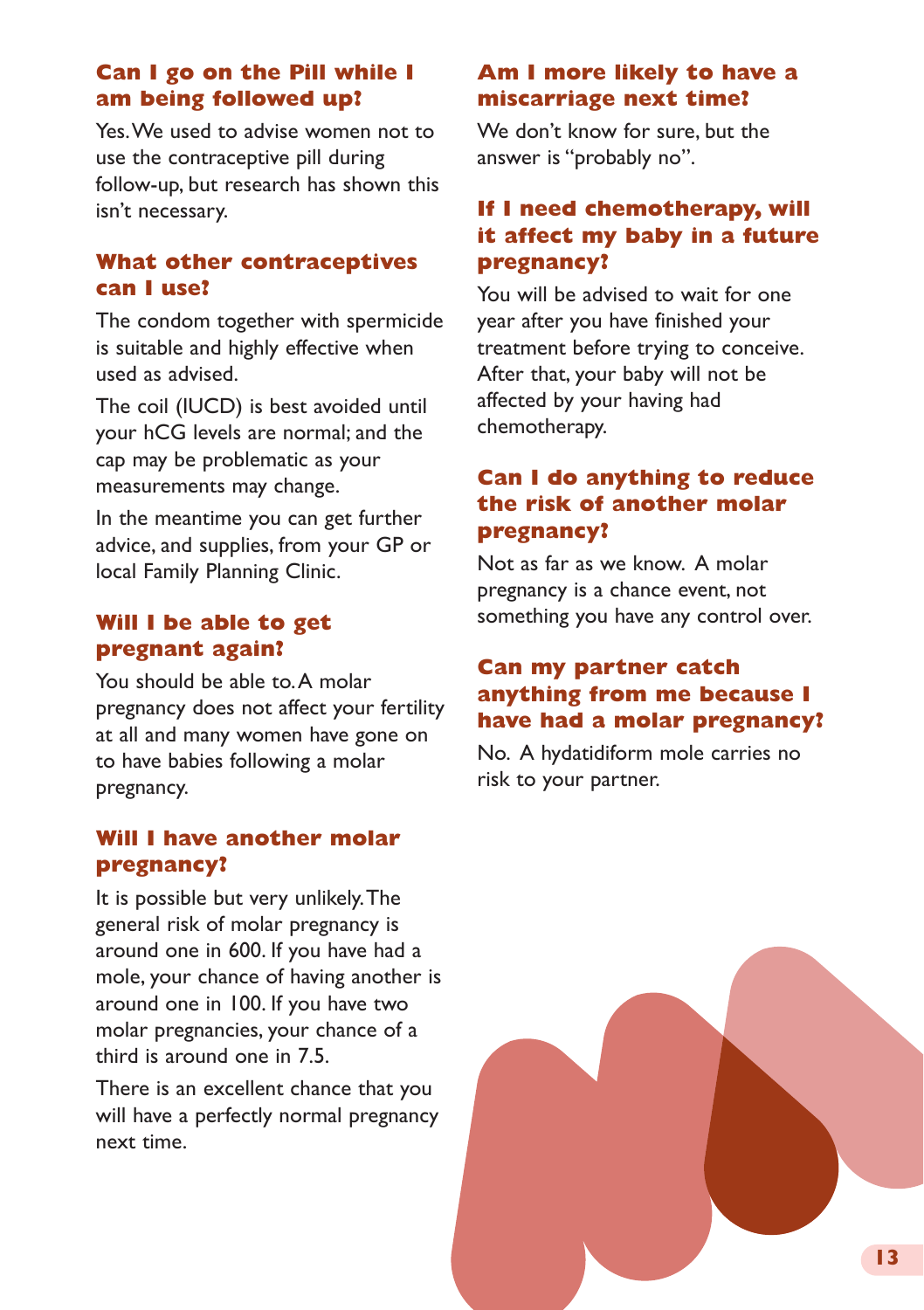## **Finally**

The experience of hydatidiform mole can be very distressing. Not only have you experienced a miscarriage but you also need to be in continued medical follow-up to have your hCG levels checked.

This can mean a lengthy time of anxiety and worries for the future. It can also feel as if you are "in limbo", unable to move on after this pregnancy and having to delay trying again. You may find that family and friends don't understand what you are going through and this can make you feel quite lonely and isolated.

You may find it helpful to talk to someone who can answer your questions and provide support. The Charing Cross, Weston Park and Ninewells centres each have a counsellor attached to the follow-up service. Just contact the centre where you're registered and they will put you in touch with the counsellor.

## **Information and support**

#### **The Miscarriage Association**

has a telephone helpline, a volunteer support service, an online support forum and a range of helpful leaflets on pregnancy loss. Helpline: 01924 200799 [www.miscarriageassociation.org.uk](http://www.miscarriageassociation.org.uk) 17 Wentworth Terrace, Wakefield WF1 3QW

You may also find some of the following websites helpful: [www.molarpregnancy.co.uk](http://www.molarpregnancy.co.uk) [www.hmole-chorio.org.uk](http://www.hmole-chorio.org.uk) [www.chorio.group.shef.ac.uk](http://www.chorio.group.shef.ac.uk)

**My advice to anyone going through this is to speak to your follow-up centre. They are all specialists and amazingly helpful. Don't be afraid to ask questions. I found that understanding the whole process, from how a mole is formed right through to the worst possible outcome, was a huge comfort. Understanding what it all meant gave me back a bit of control. " "**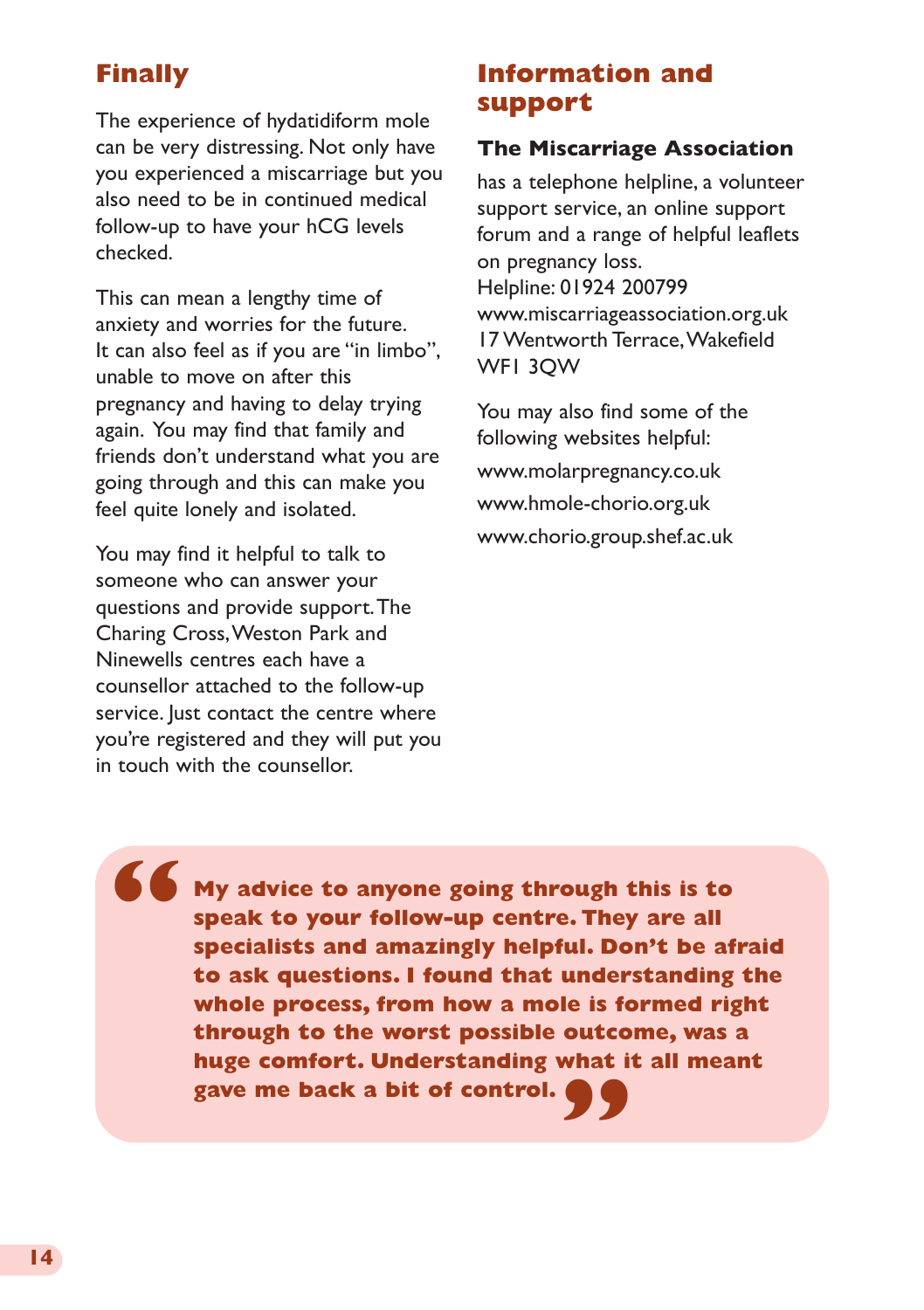#### **Thanks**

Our sincere thanks to the following people:

- Mrs Delia Short, Service Manager/ Co-ordinator, Trophoblastic Tumour Screening and Treatment Centre, Charing Cross Hospital, for her help and advice on the leaflet content;
- Dr Rosemary A Fisher, Honorary Consultant Geneticist, Trophoblastic Tumour Screening and Treatment Centre, Charing Cross Hospital, for allowing us to use her illustrations;
- the women who shared their own experiences of molar pregnancy.

**The molar pregnancy experience is certainly scary and it can be lonely at times as it's so rare. But there are people out there who have had it or are going through it and that helps. Although it can seem that there's no end to the testing, I already see light at the end of the tunnel. " "**

**Need to talk to someone who understands?** Call our support line on 01924 200799. Monday to Friday, 9am-4pm Or email **info@miscarriageassociation.org.uk**